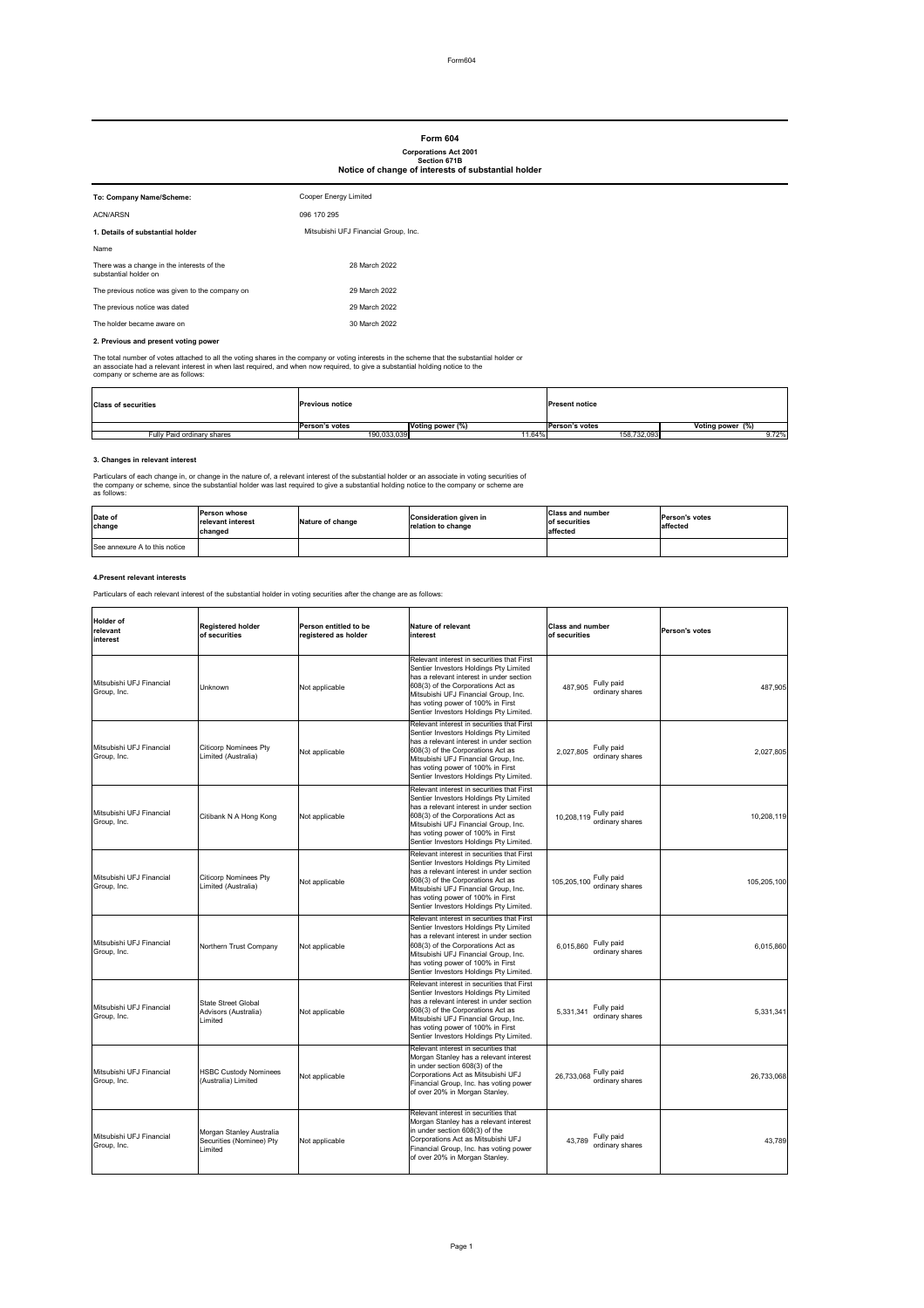Form604

# **5. Changes in association**

The persons who have become associates of, ceased to be associates of, or have changed the nature of their association with, the substantial holder in relation to voting interests in the company or scheme are as follows:

# **6. Addresses**

The addresses of persons named in this form are as follows:

**Signature**

R. Sakuma

Dated 31 March 2022

Authorised signatory

| Mitsubishi UFJ Financial<br>Group, Inc. | <b>Unknown</b> | Not applicable | Relevant interest in securities that<br>Morgan Stanley has a relevant interest<br>in under section $608(3)$ of the<br>Corporations Act as Mitsubishi UFJ<br>Financial Group, Inc. has voting power<br>of over 20% in Morgan Stanley. | Fully paid<br>2,679,106<br>ordinary shares | 2,679,106 |
|-----------------------------------------|----------------|----------------|--------------------------------------------------------------------------------------------------------------------------------------------------------------------------------------------------------------------------------------|--------------------------------------------|-----------|
|-----------------------------------------|----------------|----------------|--------------------------------------------------------------------------------------------------------------------------------------------------------------------------------------------------------------------------------------|--------------------------------------------|-----------|

| Name            | <b>Address</b>                         |
|-----------------|----------------------------------------|
| i UFJ Financial | Tokyo 100-8330, Japan                  |
| Mitsubishi      | , Marunouchi, Chiyoda-ku, <sup>-</sup> |
| Group, Inc.     | $12 - 7$                               |

| Name and ACN/ARSN (if applicable) | Nature of association |
|-----------------------------------|-----------------------|
| Not applicable                    |                       |

Ryuichiro Sakuma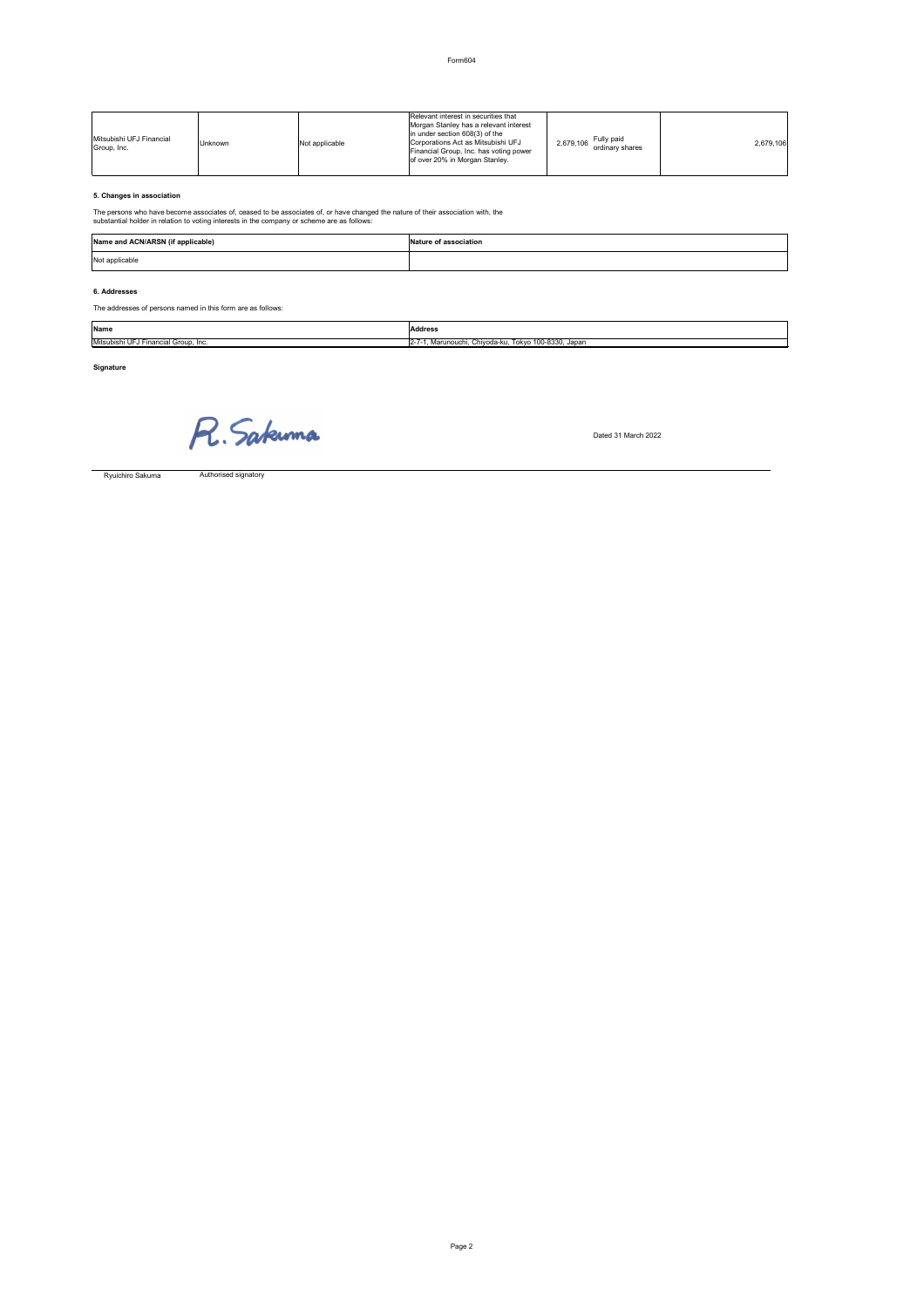### AnnexureA

This is annexure A of 1 page referred to in Form 604, Notice of change of interest of substantial holder dated 31 March 2022

R. Sakuma

Authorised signatory Dated 31 March 2022

| Date of change | Person whose relevant interest<br>changed | Nature of change                                                    | <b>Consideration given in</b><br>relation to change | <b>Class and number of</b><br>securities affected | <b>Person's</b><br>votes<br>affected |
|----------------|-------------------------------------------|---------------------------------------------------------------------|-----------------------------------------------------|---------------------------------------------------|--------------------------------------|
| 25/03/2022     | Mitsubishi UFJ Financial Group, Inc.      | Purchase of securities by an entity<br>controlled by Morgan Stanley | 1,076.45                                            | 3,777 Ordinary Shares                             | 3,777                                |
| 25/03/2022     | Mitsubishi UFJ Financial Group, Inc.      | Purchase of securities by an entity<br>controlled by Morgan Stanley | 2,422.50                                            | 8,500 Ordinary Shares                             | 8,500                                |
| 25/03/2022     | Mitsubishi UFJ Financial Group, Inc.      | Purchase of securities by an entity<br>controlled by Morgan Stanley | 3,206.25                                            | 11,250 Ordinary Shares                            | 11,250                               |
| 25/03/2022     | Mitsubishi UFJ Financial Group, Inc.      | Purchase of securities by an entity<br>controlled by Morgan Stanley | 565.00                                              | 2,000 Ordinary Shares                             | 2,000                                |
| 25/03/2022     | Mitsubishi UFJ Financial Group, Inc.      | Purchase of securities by an entity<br>controlled by Morgan Stanley | 1,213.62                                            | 4,296 Ordinary Shares                             | 4,296                                |
| 25/03/2022     | Mitsubishi UFJ Financial Group, Inc.      | Purchase of securities by an entity<br>controlled by Morgan Stanley | 243.96                                              | 856 Ordinary Shares                               | 856                                  |
| 28/03/2022     | Mitsubishi UFJ Financial Group, Inc.      | Purchase of securities by an entity<br>controlled by Morgan Stanley | 180.88                                              | 646 Ordinary Shares                               | 646                                  |
| 28/03/2022     | Mitsubishi UFJ Financial Group, Inc.      | Purchase of securities by an entity<br>controlled by Morgan Stanley | 113.68                                              | 406 Ordinary Shares                               | 406                                  |
| 28/03/2022     | Mitsubishi UFJ Financial Group, Inc.      | Purchase of securities by an entity<br>controlled by Morgan Stanley | 3,183.78                                            | 11,270 Ordinary Shares                            | 11,270                               |
| 28/03/2022     | Mitsubishi UFJ Financial Group, Inc.      | Purchase of securities by an entity<br>controlled by Morgan Stanley | 224                                                 | 800 Ordinary Shares                               | 800                                  |
| 28/03/2022     | Mitsubishi UFJ Financial Group, Inc.      | Purchase of securities by an entity<br>controlled by Morgan Stanley | 411.6                                               | 1,470 Ordinary Shares                             | 1,470                                |
| 28/03/2022     | Mitsubishi UFJ Financial Group, Inc.      | Purchase of securities by an entity<br>controlled by Morgan Stanley | 1,878.44                                            | 6,591 Ordinary Shares                             | 6,591                                |
|                |                                           | Collateral Returned by an entity                                    |                                                     |                                                   |                                      |

| 28/03/2022 | Mitsubishi<br>' UFJ<br>' Financial Group.<br>lnc. | $\sim$<br>. Stanlev - seel<br><b>Icontrolled by M</b><br>Mordan | N/A | 31.215.829<br>$\sim$<br>$-21.21$<br>Shares<br>⊃rdınar <sup>,</sup> ∵ | 31,215,829 |
|------------|---------------------------------------------------|-----------------------------------------------------------------|-----|----------------------------------------------------------------------|------------|
|            |                                                   | Annexure E                                                      |     |                                                                      |            |

### **Annexure A**

Ryuichiro Sakuma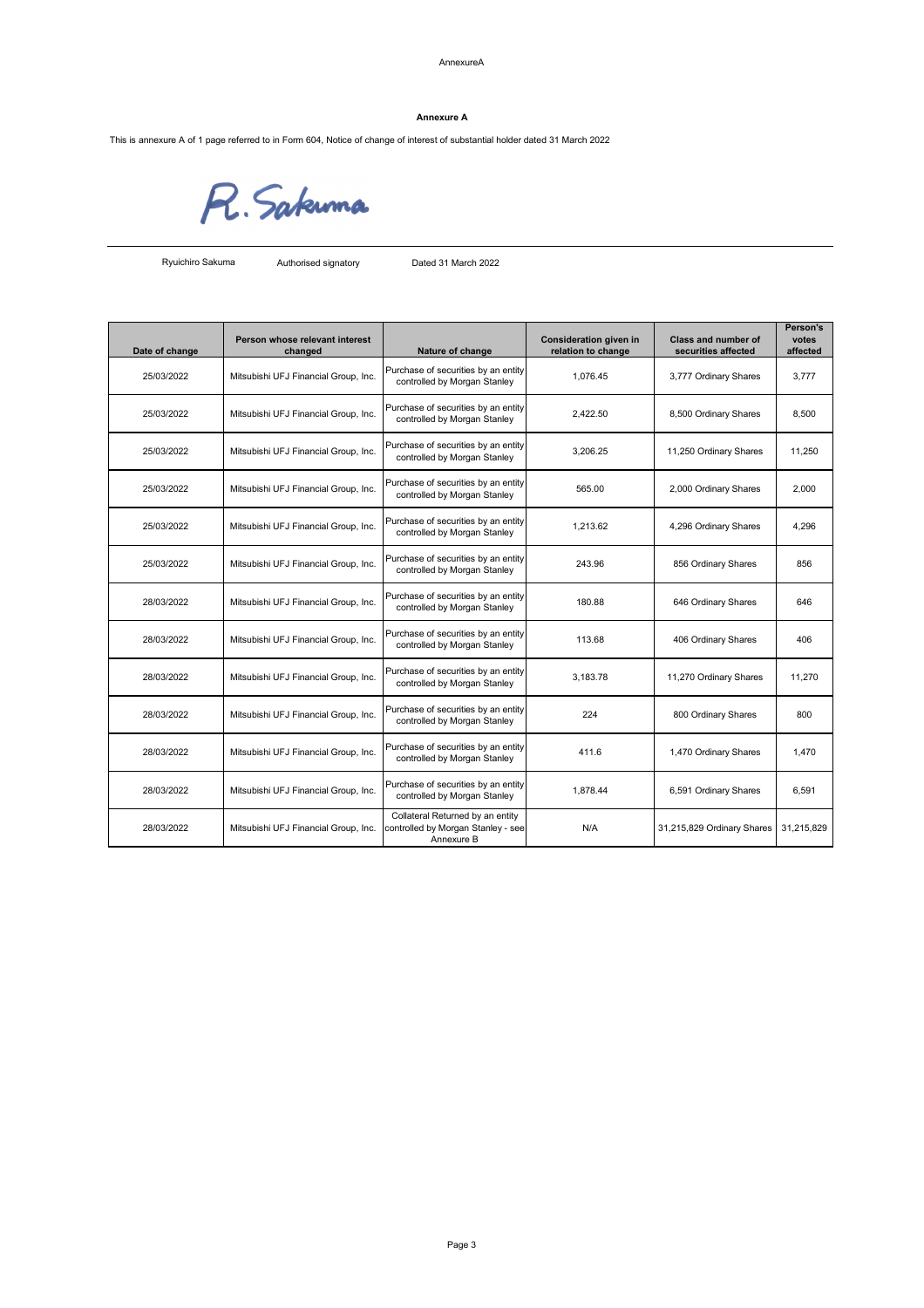### AnnexureB

This is annexure B of 2 pages referred to in Form 604, Notice of change of interest of substantial holder dated 31 March 2022

R. Sakuma

Authorised signatory Dated 31 March 2022

| <b>Schedule</b>                                                                                                           |                                                                                                                                                                                                                                                                                                                                                                                                                                                                                                                                                                                                                                                                                                                                                                                    |
|---------------------------------------------------------------------------------------------------------------------------|------------------------------------------------------------------------------------------------------------------------------------------------------------------------------------------------------------------------------------------------------------------------------------------------------------------------------------------------------------------------------------------------------------------------------------------------------------------------------------------------------------------------------------------------------------------------------------------------------------------------------------------------------------------------------------------------------------------------------------------------------------------------------------|
| <b>Type of Agreement</b>                                                                                                  | Global Master Securities Lending Agreement                                                                                                                                                                                                                                                                                                                                                                                                                                                                                                                                                                                                                                                                                                                                         |
| <b>Parties to agreement</b>                                                                                               | Morgan Stanley & Co. International plc and SCHRODER INTERNATIONAL SELECTION FUND                                                                                                                                                                                                                                                                                                                                                                                                                                                                                                                                                                                                                                                                                                   |
| <b>Transfer Date</b>                                                                                                      | 20210827; 20210830; 20210901; 20210903; 20210906; 20210907; 20210908; 20210909; 20210910; 20210914; 20210915; 20210916; 20210917;<br>20210920; 20210921; 20210922; 20210924; 20210927; 20210928; 20210929; 20210930; 20211001; 20211005; 20211006; 20211012; 20211018;<br>20211019; 20211021; 20211022; 20211025; 20211026; 20211027; 20211028; 20211123; 20211124; 20211207; 20211208; 20211213; 20211214;<br>20211215; 20211216; 20211223; 20211224; 20211229; 20211230; 20211231; 20220104; 20220105; 20220111; 20220117; 20220118; 20220121;<br>20220124; 20220127; 20220203; 20220208; 20220210; 20220211; 20220216; 20220217; 20220218; 20220221; 20220224; 20220228; 20220302;<br>20220303; 20220304; 20220307; 20220309; 20220310; 20220311; 20220314; 20220316; 20220322; |
| <b>Holder of Voting Rights</b>                                                                                            | <b>Borrower</b>                                                                                                                                                                                                                                                                                                                                                                                                                                                                                                                                                                                                                                                                                                                                                                    |
| Are there any restrictions on voting rights?                                                                              | Yes/No                                                                                                                                                                                                                                                                                                                                                                                                                                                                                                                                                                                                                                                                                                                                                                             |
| If yes, detail Not applicable                                                                                             |                                                                                                                                                                                                                                                                                                                                                                                                                                                                                                                                                                                                                                                                                                                                                                                    |
| <b>Scheduled Return Date (if any)</b>                                                                                     | Open                                                                                                                                                                                                                                                                                                                                                                                                                                                                                                                                                                                                                                                                                                                                                                               |
| Does the borrower have the right to return early?                                                                         | Yes <del>/No</del>                                                                                                                                                                                                                                                                                                                                                                                                                                                                                                                                                                                                                                                                                                                                                                 |
|                                                                                                                           | If yes, detail The Borrower is entitled at any time to terminate a Loan and to redeliver all and any Equivalent Securities due and outstanding to the Lender in accordance with the Lender's instructions.                                                                                                                                                                                                                                                                                                                                                                                                                                                                                                                                                                         |
| Does the lender have the right to recall early?                                                                           | Yes/No                                                                                                                                                                                                                                                                                                                                                                                                                                                                                                                                                                                                                                                                                                                                                                             |
| Securities on the exchange or in the clearing organisation through which the Loaned Securities were originally delivered. | If yes, detail The Lender is entitled to terminate a Loan and to call for the redelivery of all or any Equivalent Securities at any time by giving notice on any Business Day of not less than the standard settlement time fo                                                                                                                                                                                                                                                                                                                                                                                                                                                                                                                                                     |
| Will the securities be returned on settlement?                                                                            | Yes <del>/No</del>                                                                                                                                                                                                                                                                                                                                                                                                                                                                                                                                                                                                                                                                                                                                                                 |
| payment obligations in respect thereof.                                                                                   | If yes, detail any exceptions If the Borrower does not redeliver Equivalent Securities in accordance with the Agreement, the Lender may by written notice to Borrower terminate the Loan forthwith and the Parties' delivery a                                                                                                                                                                                                                                                                                                                                                                                                                                                                                                                                                     |

| <b>Schedule</b>          |                                                     |
|--------------------------|-----------------------------------------------------|
| <b>Type of Agreement</b> | יי Securities Lending Agreement<br>bal Master<br>יש |

| <b>Schedule</b>                                                                                                                                                                                                                                                                                                                                             |                                                                        |  |
|-------------------------------------------------------------------------------------------------------------------------------------------------------------------------------------------------------------------------------------------------------------------------------------------------------------------------------------------------------------|------------------------------------------------------------------------|--|
| <b>Type of Agreement</b>                                                                                                                                                                                                                                                                                                                                    | Global Master Securities Lending Agreement                             |  |
| <b>Parties to agreement</b>                                                                                                                                                                                                                                                                                                                                 | Morgan Stanley & Co. International plc and THE BANK OF NEW YORK MELLON |  |
| <b>Transfer Date</b>                                                                                                                                                                                                                                                                                                                                        | 20210826; 20211202; 20211207; 20211215;                                |  |
| <b>Holder of Voting Rights</b>                                                                                                                                                                                                                                                                                                                              | <b>Borrower</b>                                                        |  |
| Are there any restrictions on voting rights?                                                                                                                                                                                                                                                                                                                | <del>Yes/</del> No                                                     |  |
| If yes, detail Not applicable                                                                                                                                                                                                                                                                                                                               |                                                                        |  |
| Scheduled Return Date (if any)                                                                                                                                                                                                                                                                                                                              | Open                                                                   |  |
| Does the borrower have the right to return early?                                                                                                                                                                                                                                                                                                           | Yes <del>/No</del>                                                     |  |
| If yes, detail The Borrower is entitled at any time to terminate a Loan and to redeliver all and any Equivalent Securities due and outstanding to the Lender in accordance with the Lender's instructions.                                                                                                                                                  |                                                                        |  |
| Does the lender have the right to recall early?                                                                                                                                                                                                                                                                                                             | Yes/ <del>No</del>                                                     |  |
| If yes, detail The Lender is entitled to terminate a Loan and to call for the redelivery of all or any Equivalent Securities at any time by giving notice on any Business Day of not less than the standard settlement time fo<br>Securities on the exchange or in the clearing organisation through which the Loaned Securities were originally delivered. |                                                                        |  |
| Will the securities be returned on settlement?                                                                                                                                                                                                                                                                                                              | Yes <del>/No</del>                                                     |  |
| If yes, detail any exceptions If the Borrower does not redeliver Equivalent Securities in accordance with the Agreement, the Lender may by written notice to Borrower terminate the Loan forthwith and the Parties' delivery a                                                                                                                              |                                                                        |  |

The below schedules are based on the relevant standard agreements. The entity filing the report will, if requested by the company or responsible entity to whom the prescribed form must be given or ASIC, give a copy of *the agreement to the company, responsible entity or ASIC.*

| <b>Schedule</b>                                                                                                           |                                                                                                                                                                                                                                |
|---------------------------------------------------------------------------------------------------------------------------|--------------------------------------------------------------------------------------------------------------------------------------------------------------------------------------------------------------------------------|
| <b>Type of Agreement</b>                                                                                                  | Global Master Securities Lending Agreement                                                                                                                                                                                     |
| <b>Parties to agreement</b>                                                                                               | Morgan Stanley & Co. International plc and THE NORTHERN TRUST COMPANY                                                                                                                                                          |
| <b>Transfer Date</b>                                                                                                      | 20210827; 20210831; 20210902;                                                                                                                                                                                                  |
| <b>Holder of Voting Rights</b>                                                                                            | Borrower                                                                                                                                                                                                                       |
| Are there any restrictions on voting rights?                                                                              | Yes/No                                                                                                                                                                                                                         |
| If yes, detail Not applicable                                                                                             |                                                                                                                                                                                                                                |
| <b>Scheduled Return Date (if any)</b>                                                                                     | Open                                                                                                                                                                                                                           |
| Does the borrower have the right to return early?                                                                         | Yes <del>/No</del>                                                                                                                                                                                                             |
|                                                                                                                           | If yes, detail The Borrower is entitled at any time to terminate a Loan and to redeliver all and any Equivalent Securities due and outstanding to the Lender in accordance with the Lender's instructions.                     |
| Does the lender have the right to recall early?                                                                           | Yes/No                                                                                                                                                                                                                         |
|                                                                                                                           | If yes, detail The Lender is entitled to terminate a Loan and to call for the redelivery of all or any Equivalent Securities at any time by giving notice on any Business Day of not less than the standard settlement time fo |
| Securities on the exchange or in the clearing organisation through which the Loaned Securities were originally delivered. |                                                                                                                                                                                                                                |
| Will the securities be returned on settlement?                                                                            | Yes <del>/No</del>                                                                                                                                                                                                             |
| payment obligations in respect thereof.                                                                                   | If yes, detail any exceptions If the Borrower does not redeliver Equivalent Securities in accordance with the Agreement, the Lender may by written notice to Borrower terminate the Loan forthwith and the Parties' delivery a |

| <b>Schedule</b>                                                                                                                                                                                                                |                                                                       |  |
|--------------------------------------------------------------------------------------------------------------------------------------------------------------------------------------------------------------------------------|-----------------------------------------------------------------------|--|
| Type of Agreement                                                                                                                                                                                                              | <b>Global Master Securities Lending Agreement</b>                     |  |
| <b>Parties to agreement</b>                                                                                                                                                                                                    | Morgan Stanley & Co. International plc and CITIBANK NA                |  |
| <b>Transfer Date</b>                                                                                                                                                                                                           | 20211026; 20211028; 20211101; 20211112; 20211116; 20211117; 20211123; |  |
| <b>Holder of Voting Rights</b>                                                                                                                                                                                                 | <b>Borrower</b>                                                       |  |
| Are there any restrictions on voting rights?                                                                                                                                                                                   | Yes/No                                                                |  |
| If yes, detail Not applicable                                                                                                                                                                                                  |                                                                       |  |
| Scheduled Return Date (if any)                                                                                                                                                                                                 | Open                                                                  |  |
| Does the borrower have the right to return early?                                                                                                                                                                              | Yes ANo                                                               |  |
| If yes, detail The Borrower is entitled at any time to terminate a Loan and to redeliver all and any Equivalent Securities due and outstanding to the Lender in accordance with the Lender's instructions.                     |                                                                       |  |
| Does the lender have the right to recall early?                                                                                                                                                                                | Yes <del>/No</del>                                                    |  |
| If yes, detail The Lender is entitled to terminate a Loan and to call for the redelivery of all or any Equivalent Securities at any time by giving notice on any Business Day of not less than the standard settlement time fo |                                                                       |  |
| Securities on the exchange or in the clearing organisation through which the Loaned Securities were originally delivered.                                                                                                      |                                                                       |  |
| Will the securities be returned on settlement?                                                                                                                                                                                 | Yes <del>/No</del>                                                    |  |
| If yes, detail any exceptions If the Borrower does not redeliver Equivalent Securities in accordance with the Agreement, the Lender may by written notice to Borrower terminate the Loan forthwith and the Parties' delivery a |                                                                       |  |

payment obligations in respect thereof.

payment obligations in respect thereof.

### **Annexure B**

Ryuichiro Sakuma